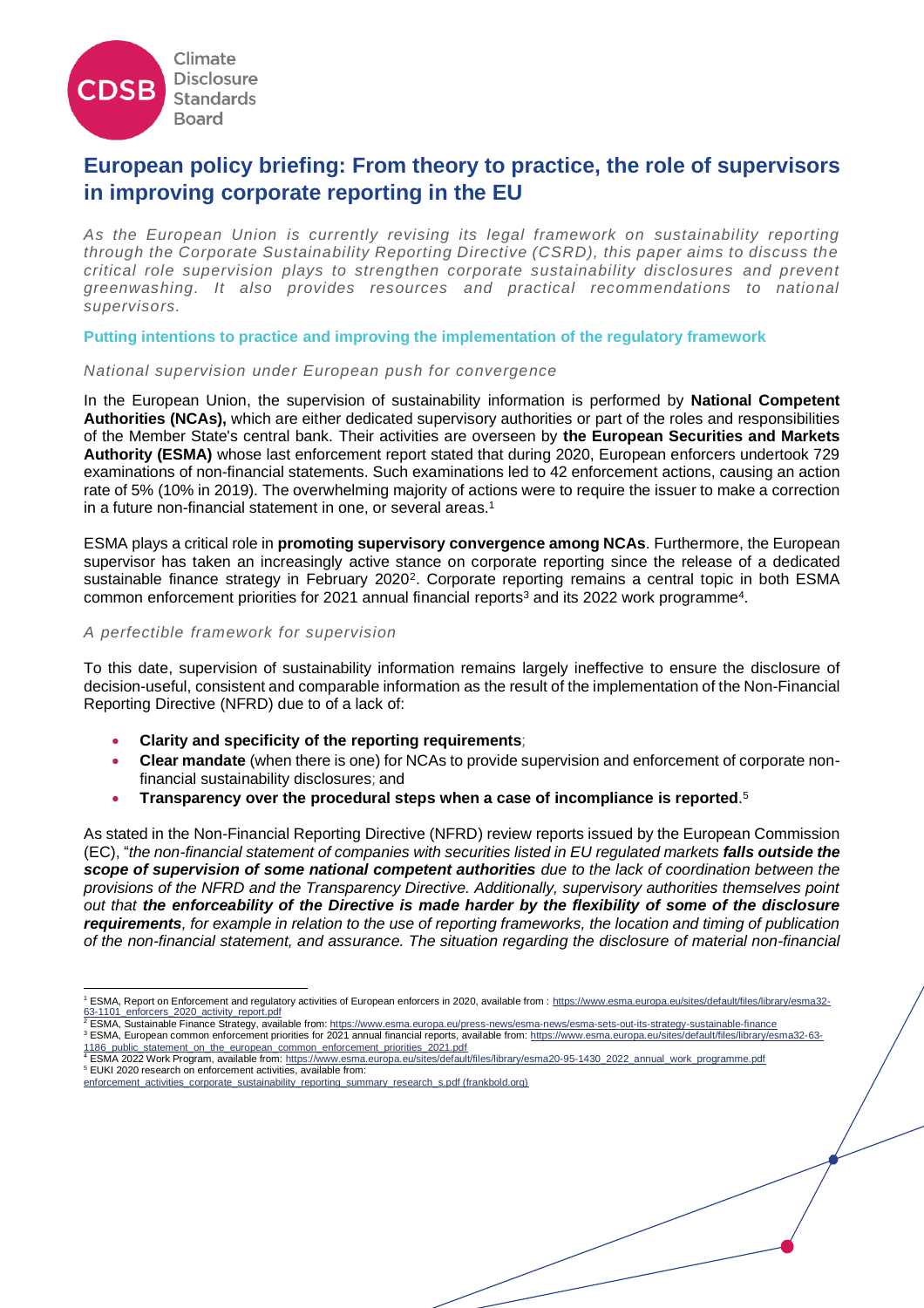## *information appears to vary to some extent according to whether the non-financial statement is published as part of the management report or in a separate report" 6*

# **Taking supervision to the next level**

# *The Corporate Sustainability Reporting Directive*

Since 2014 and the publication of the NFRD, the sustainability reporting landscape has evolved significantly, moving away **from high level and voluntary requirements and standards towards more unified, mandatory and standardised requirements**. The recommendations from the Task Force on Climate-Related Financial Disclosures (TCFD) have been instrumental in these developments and are currently being embedded in EU legislation through the proposed CSRD.

The CSRD, which revises the NFRD, introduces several changes to the regulatory framework, both on the format and content of the required information, to make it more specific and answer the needs of investors and other stakeholders. It aims to address the shortcomings in the implementation of the NFRD, including on supervision, by ensuring that **all NCAs have a legal mandate to supervise sustainability information** and requiring **ESMA to issue guidelines to promote supervisory convergence among NCAs.** 

As a result of the implementation of the CSRD, supervision of sustainability information should improve based on **a single location of the information** within the management report, **more detailed and specific disclosure requirements** and **the implementation of common sustainability reporting standards**. At the same time, the CSRD extends the number of companies covered by the requirements of the Directive beyond listed companies, which might increase the challenges of supervision for NCAs.

## *Other relevant European and global developments*

Beyond the CSRD, there are a number of initiatives looking at how supervisors can i) **improve their supervisory practices** and ii) **better take climate and environmental risks into account**. They are predominantly focusing on the financial sector, for which the European System of Financial Supervision and the three European Supervisory Authorities were created in the aftermath of the financial crisis.

It is interesting to note that:

- Many of the materials listed below are recent, showing that this is **a field where work and reflections are ongoing;**
- These materials are often **industry-specific** looking at the banking, investment or insurance sectors climate and environmental-related risks;
- Climate and environmental risks are more and more embedded into sectorial legislations related to fiduciary duties, investment and insurance advice; <sup>7</sup> and
- Further regulatory developments are expected following the release by the EC of **a strategy on supervisory data in EU financial services**. <sup>8</sup> The EC will also present in 2022 **a horizontal initiative looking at the governance, audit and supervision of corporate reporting to improve the enforcement of corporate reporting.** 9

<sup>&</sup>lt;sup>6</sup> European Commission, Commission Staff Working Document Fitness Check on the EU framework for public reporting by companies Accompanying the document<br>Report from the Commission to the European Parliament, the Council an

<sup>2013/34/</sup>EU, 2014/95/EU, and 2013/50/EU. Available from : <u>https://eur-lex.europa.eu/legal-content/EN/TXT/?uri=CELEX:52021SC0081</u><br><sup>7</sup> European Commission, Communication on EU Taxonomy, Corporate Sustainability Reporting, Su towards the European Green Deal. Available from :<https://eur-lex.europa.eu/legal-content/EN/TXT/?uri=CELEX:52021DC0188>

<sup>8</sup> European Commission, Communication on a strategy on supervisory data. Available from:<https://eur-lex.europa.eu/legal-content/EN/TXT/?uri=COM:2021:798:FIN> 9 European Commission, Public consultation Corporate reporting – improving its quality and enforcement. Available from: [https://ec.europa.eu/info/law/better](https://ec.europa.eu/info/law/better-regulation/have-your-say/initiatives/13128-Corporate-reporting-improving-its-quality-and-enforcement_en)[regulation/have-your-say/initiatives/13128-Corporate-reporting-improving-its-quality-and-enforcement\\_en](https://ec.europa.eu/info/law/better-regulation/have-your-say/initiatives/13128-Corporate-reporting-improving-its-quality-and-enforcement_en)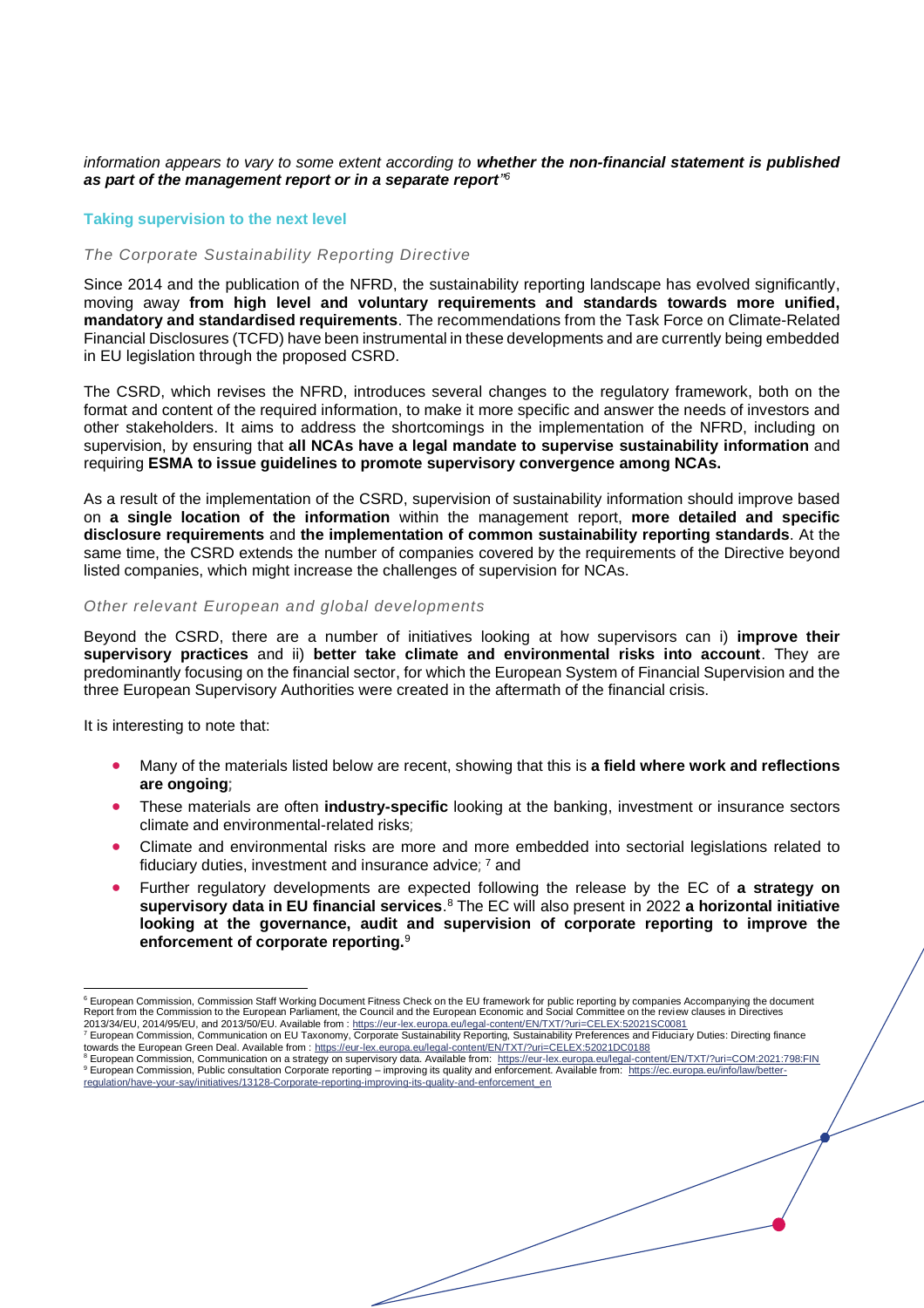#### *On investor and asset manager supervision*

• IOSCO [Recommendations on Sustainability-Related Practices, Policies, Procedures and Disclosure in](https://www.iosco.org/library/pubdocs/pdf/IOSCOPD688.pdf)  [Asset Management](https://www.iosco.org/library/pubdocs/pdf/IOSCOPD688.pdf) (2021): This report was developed by the IOSCO Task Force on Sustainable Finance established in 2020. It aims to improve sustainability-related practices, policies, procedures and disclosures in the asset management industry through recommendations for securities regulators.

## *On banking supervision*

- NGFS [guide for supervisors about integration of climate and environmental risks into prudential](https://www.ngfs.net/sites/default/files/medias/documents/ngfs_guide_for_supervisors.pdf)  [supervision](https://www.ngfs.net/sites/default/files/medias/documents/ngfs_guide_for_supervisors.pdf) (2020): This guide was issued by the Network for Greening the Financial System (NGFS), a group of central banks and supervisors set up back in 2017 at the One Planet Summit. The guide aims to develop common international approaches to prudential supervision.
- BCBS [Principles for the effective management and supervision of climate-related financial risks](https://www.bis.org/bcbs/publ/d530.htm) (consultative document, 2021): The Basel Committee on Banking Supervision (BCBS) has opened in November 2021 a public consultation on a set of principles for the management and supervision of climate-related financial risks. These principles should help address climate-related financial risks to the global banking system and promote a principle-based approach to improving both banks' risk management and supervisors' practices in this area.
- Bank For International Settlements (BIS) and Banque de France Report, ["The Green Swan](https://www.bis.org/publ/othp31.pdf) Central [Banking and financial stability in the age of climate change"](https://www.bis.org/publ/othp31.pdf) (2020): This report discusses the impacts of climate change for financial stability. It highlights the challenges, options and tools to integrate climate-related risk analysis into financial stability monitoring and prudential supervision.
- ECB [guide on climate-related and environmental risks](https://cdp076-my.sharepoint.com/personal/axelle_blanchard_cdsb_net/Documents/Documents/Supervision/integrating%20climate-related%20risk%20analysis%20into%20financial%20stability%20monitoring%20and) (2020): This guide outlines how the European Central Bank (ECB) expects institutions to consider and disclose climate-related and environmental risks with a set of recommendations and best practice examples. It serves as a basis for the supervisory dialogue the ECB has with directly supervised banks.
- EBA [Report on management and supervision of ESG risks for credit institutions and investment firms](https://www.eba.europa.eu/sites/default/documents/files/document_library/Publications/Reports/2021/1015656/EBA%20Report%20on%20ESG%20risks%20management%20and%20supervision.pdf) (2020): This report issued by the European Banking Authority (EBA) assesses how to include ESG risks into the supervisory review and evaluation performed by competent authorities based on common definitions of ESG risks as well as arrangements, processes, mechanisms and strategies to be implemented by credit institutions and investment firms to identify, assess and manage ESG risks.

## *On insurance supervision*

- SIF [Report on implementation of TCFD Recommendations by insurance supervisors and regulators](https://www.sustainableinsuranceforum.org/view_pdf.php?pdf_file=wp-content/uploads/2021/11/SIF-TCFD-Paper-1.pdf) (2021): This paper from the Sustainable Insurance Forum (SIF) provides insights and examples of best practices on how supervisors and regulators take supervisory action to strengthen climate risk assessment, management and disclosure.
- IAIS [Application Paper on the Supervision of Climate-related Risks in the Insurance Sector](https://www.iaisweb.org/page/supervisory-material/application-papers/file/97146/application-paper-on-the-supervision-of-climate-related-risks-in-the-insurance-sector) (2021): This International Association of Insurance Supervisors (IAIS) paper aims to support supervisors in their efforts to integrate climate risk considerations into the supervision of the insurance sector.